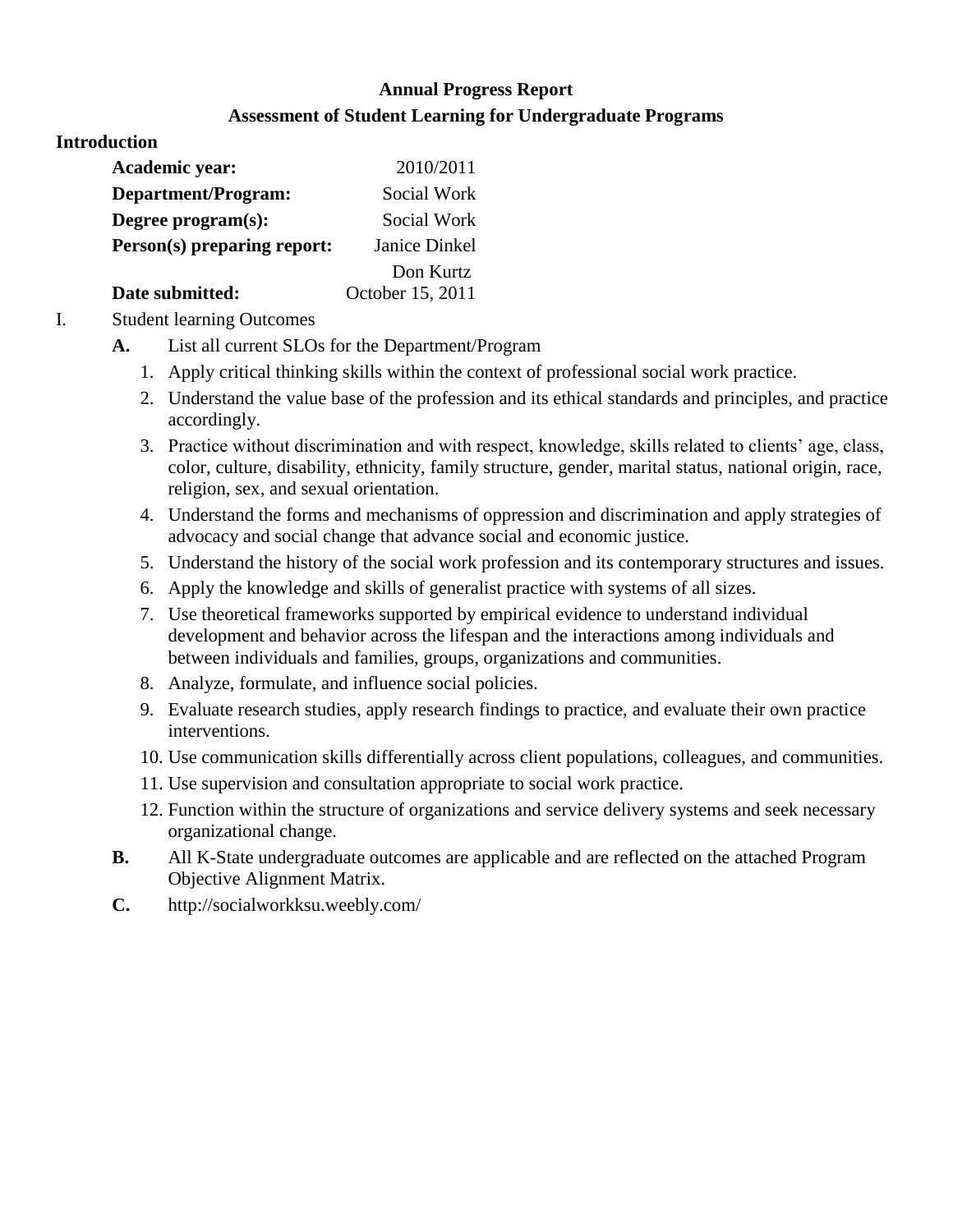### **II. Assessment Strategies for each SLO that was assessed for this annual report.**

- **A.** Measures Used
	- 1. Direct Measures: All twelve Student Learning Outcomes were assessed directly by the Classroom Measured Program Objectives Study. This assessment measure was selected in order to determine if program objectives were being met within the social work core courses. In order to best measure student accomplishment of these objectives the faculty looked at the entire curriculum and selected specific courses in which to measure each of the twelve objectives. We selected these courses and specific assignments within each because we believe that they best reflect the specific elements in our curriculum where we can assess whether or not students are able to meet particular objectives. Nine of the twelve program objectives are measured in more than one of the core courses. Table 1 "Quick Reference of Assessment of Classroom Measured Program Objectives" provides a summary of where in the curriculum each of the twelve objectives were assessed. Table 2 "Assessment of Program Objectives and Outcomes" provides full assessment and outcome data for the twelve objectives assessed.
	- 2. Indirect Measures: The Field Evaluation is conducted at the end of the field semester. This assessment is conducted by on-site licensed social work supervisors who evaluate student achievement on each of the program's twelve student learning outcomes. Results of the field evaluation are included on Table 2 under course titled "Social Work Field Practicum." Additional measures used external to the classroom include Senior Exit Interviews (held during final field seminar) and feedback from our Community Advisory Committee. The Community Advisory Committee is comprised of social work professionals who represent many agencies and areas of practice, to include gerontology, mental health, child welfare, substance abuse, school social work as well as trauma work (specifically, Ft. Riley programs working post deployment issues).
- **B.** Approximately 200 student assessments were conducted across four different program levels. We have exact numbers for individual objectives measured in courses but not for total number of individual students assessed because students were assessed multiple times in several classes. The attached Table 2 details numbers of students assessed in each course for each program objective.
- **C.** Students are expected to achieve a minimum of 70% on assignments used to assess program student learning outcomes in preadmissions courses.

## **III. Results for Each SLO Assessed**

- **A.** We do not currently assess higher than minimum levels of competency but will in our future assessments. As a professional degree program students are expected to meet minimal level competencies on required skills in order to function as a licensed social worker. Table 2 reports the percentage required to meet the minimum standard for each objective measured across each class and assignment type. Please refer to this table as it details each objective and specific assignment used for measurement as well as the percentage of students meeting the minimum level of achievement for each objective and assignment.
- **B.** What does this tell us about student learning?
	- 1. Our current assessment indicates that the vast majority of students are meeting the minimal level of competency required to function as licensed social workers upon graduation as evidenced by performance on classroom assignments and evaluation by field instructors at the end of their final semester.